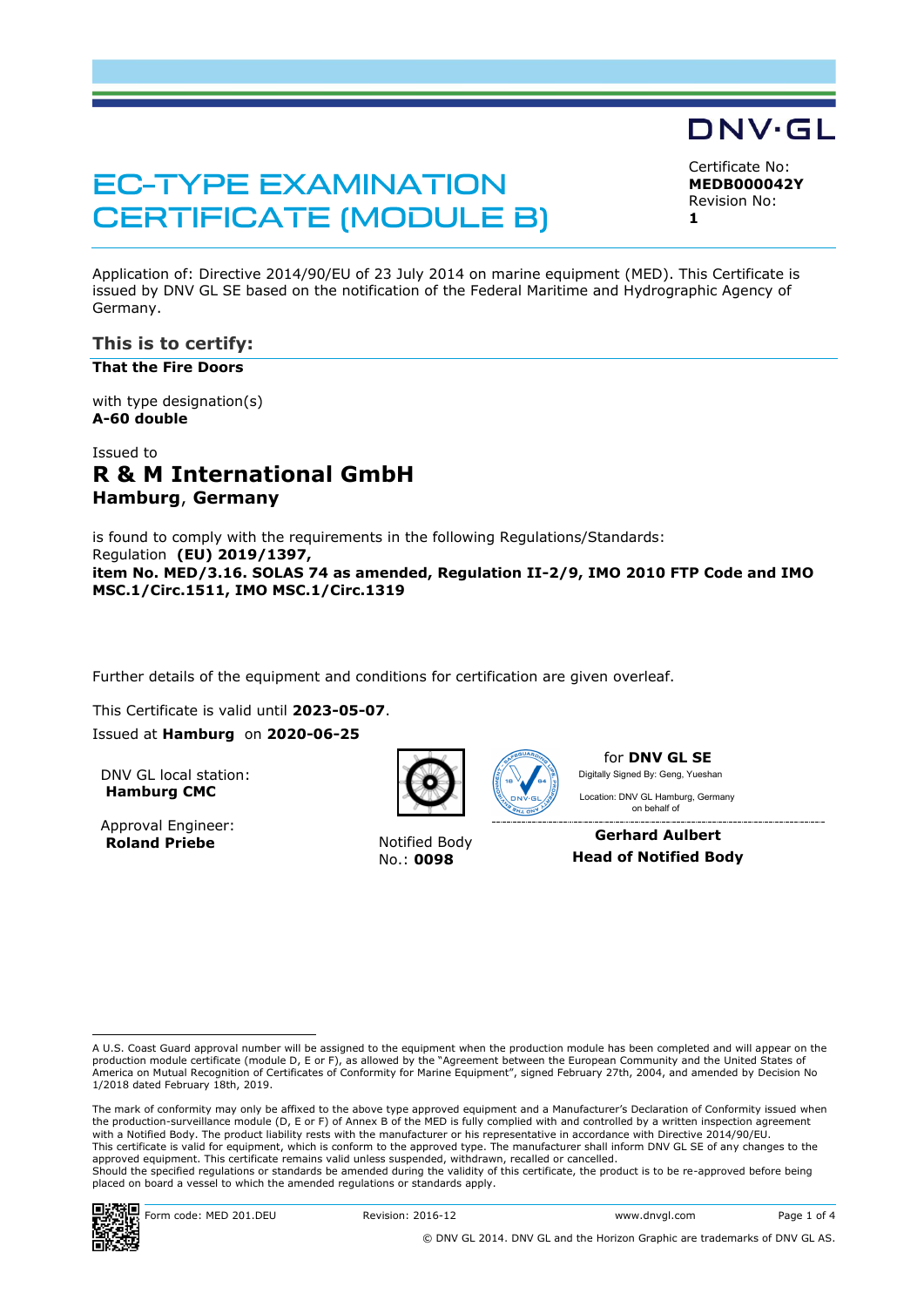Job Id: **344.1-008169-2** Certificate No: **MEDB000042Y** Revision No: **1**

# **Product description**

"A-60 double"

Consisting of a A-60 double fire door.

The structure and shape of each door leaf A+B is symmetrical and consists of:

-Face sheet I: 1.5 mm thick galvanized steel

-Insulation: The insulation inside the door leaf consisted of two layers of 22 mm thick stone wool ABM-SR 150 with a density of 150 Kg/m<sup>3</sup>, provided by Shanghai ABM Rockwool Co., Ltd, China and with a 6 mm thick fire board type Promina M with a density of 1000 Kg/m<sup>3</sup>, provided by Promat Research and Technology Centre, Belgium, mounted between them. The three layers were glued together as well as to the steel sheets with adhesive of approved type.

As alternative insulation material the "TIZOL-FLOT Lamella 150" (density 150 kg/m<sup>3</sup>) from Joint Stock Company "TIZOL" in combination with "Promarine PX1" (density 885 kg/m<sup>3</sup>) from Promat Research & Technology may be used – see assessment No. 20191249 from MPA Dresden.

The steel sheets of both door leaves were folded forming an overlap of 20 mm along the vertical edges as well as along the top edge of the door leaves. The steel sheets were spot welded together along the bottom edge.

Both door leaves were mounted with a 1.9 x 20 mm intumescent strip type: Promaseal PL provided by Promat GmbH; Germany adhered along the lock side, as well as along the hinged side, the top edge and the bottom edge of both the door leaves.

Both door leaves were furnished with three steel hinges.

Total thickness of each door leaf: 53,5 mm.

#### **Door frame:**

The exterior dimensions (width x height x depth x thickness) of the door frame were: - 2670 x 2315 x 56 x 4 mm.

The steel door frame consisted of three  $4 \times 29 \times 56 \times 60$  mm Z-profile along the top and the vertical edges as well as a steel U-profile  $4 \times 30 \times 56 \times 30$  mm mounted upside down along the bottom. The various frame profiles were fixed together by means of brackets.The door frame was mounted to the bulkhead with M10 mm bolts with nut per approx. 270 mm along the vertical door frames and per approx. 270 mm along the top door frame.

Alternatively the Z-shaped profile may be substituted by an U-shaped profile of  $34 \times 56 \times 65 \times 65$  mm, 4 mm thick and fully welded to the bulkhead – see assessment PGA11194A from DBI.

#### **Door leaf A (inactive door):**

The exterior dimensions (width x height x thickness) of the door leaf were:

- 1270 x 2235 x 53,5 mm.

The door leaf was provided with a casing along the entire lock side covering the two espagnolette locks. The lock at the top consisted of an espagnolette latch lock activated by a door handle mounted approx. 380 mm from the top of the door leaf. The espagnolette lock at the bottom of the casing is activated when the active door is closing pressing the latch inwards and the bolt downwards An intumescent strip Promaseal, provided by Promat GmbH, Germany was adhered along the top, the bottom the hinged side and the lock side of the door leaf.

#### **Door leaf B (active door):**

The exterior dimensions (width x height x thickness) of the door leaf were:

- 1270 x 2235 x 53,5 mm.

The door leaf was provided with a three-point lock. The lock at the top and the bottom consisted of a latch lock. The central lock consisted of a latch/bolt lock. All three lock casings were covered with a 1.5 mm thick steel casing and insulated inside on both sides with 6 mm thick Promina M fire board. Along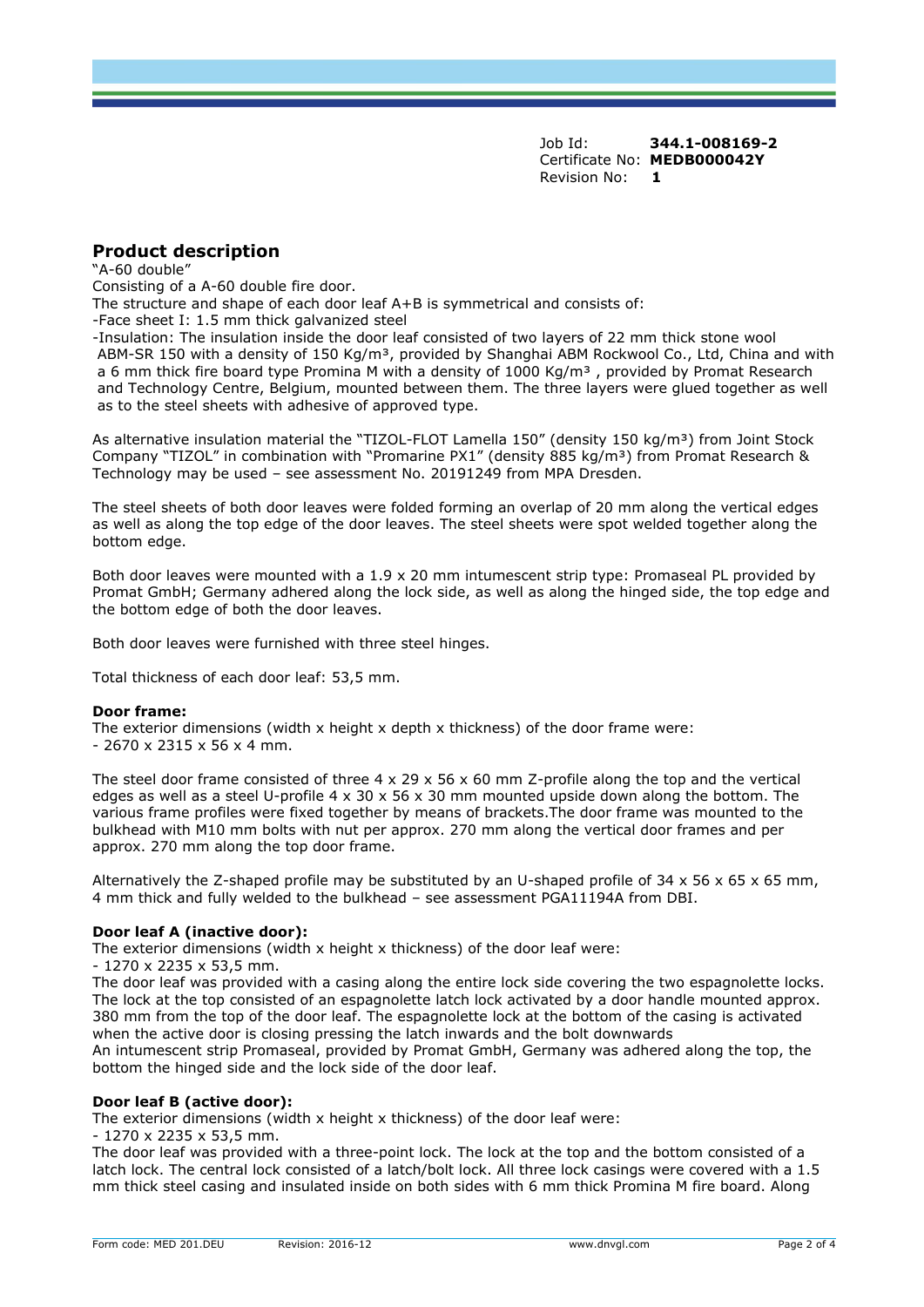Job Id: **344.1-008169-2** Certificate No: **MEDB000042Y** Revision No: **1**

the opposite door leaf a protection cap was welded on the inside along the openings in the espagnolette casing. The protection caps were covering the holes for the latches and bolt of the three locks. At the central part of the lock side the door leaf was mounted with two fire hooks. (300 mm above and 300 mm below the lock).

An intumescent strip Promaseal, provided by Promat GmbH, Germany was adhered along the top, the bottom and the hinged side of the door leaf.

#### **Door may also be fitted with:**

#### **Windows:**

Both door leaves can be mounted with a window situated in the upper part of the door leaf. The cut out in the door leaf was approx.  $460 \times 460$  mm (width x height). The clear opening of the glass section was 405 x 405 mm. The glass pane Pyrostop 60-201 glass consisted of a 27 mm thick toughened safety glass provided by Pilkington. The exterior dimensions of the glass pane were 445 x 445 x 27 mm.

Alternatively the door leaves may be fitted with a round window with same dimension ( $\varnothing$  405 mm). The glas "Type A-60" is 32 mm thick and made by Yuehua Industr., China - see assessment No. PGA11194A from DBI.

#### **Hose port:**

At the bottom of the lock side the active door leaf B was mounted with a hose port. The dimensions of the hose port were 200 mm wide including 20 mm overlap and 167 mm height excluding overlap. The thickness of the hose port was 53.5 mm. The clear opening of the hose port on the exposed side (with the door closed) was  $150 \times 150$  mm.

# **Application/Limitation**

The door is approved for installation in steel bulkheads of class A-60. Installation of the door in bulkheads made of other materials (aluminium, FRP, etc.) are subject to case-by-case approval.

The door was tested with the door frame fixed to the bulkhead with bolts (acc. to the test report) and is also approved for use with door frames both bolted, tack- and fully welded to the bulkhead.

Maximum size of clear opening of the fire door: 2500 x 2200 mm (width x height). Maximum size of clear opening of the hose port: 150 x 150 mm. Maximum size of exposed fire technical glazing units is 405 x 405 mm or alternatively  $\varnothing$  405 mm.

The insulation materials and adhesives and gaskets used have to be approved according to the Marine Equipment Directive and bear the Mark of Conformity. This requirement may also be applicable for surface materials used, if required by relevant rules and regulations.

Door with windows shall not be fitted in the boundaries of maschinery spaces of category A.

Each product is to be supplied with its manual for installation and maintenance.

### **Type Examination documentation**

Test report no.: PGA11194A dated 07<sup>th</sup> of March 2018 from Danish Institute of Fire and Security Technology (DBI), Denmark. Assessment Report No. PGA11194A dated 26<sup>th</sup> June 2018 from DBI, Denmark. Assessment Report No. PGA11194A dated 31st August 2018 from DBI, Denmark. Assessment Report No. 20191249 dated 04<sup>th</sup> November 2019 from MPA Dresden, Germany.

### **Tests carried out**

Tested according to IMO 2010 FTP Code Annex1, Part 3.